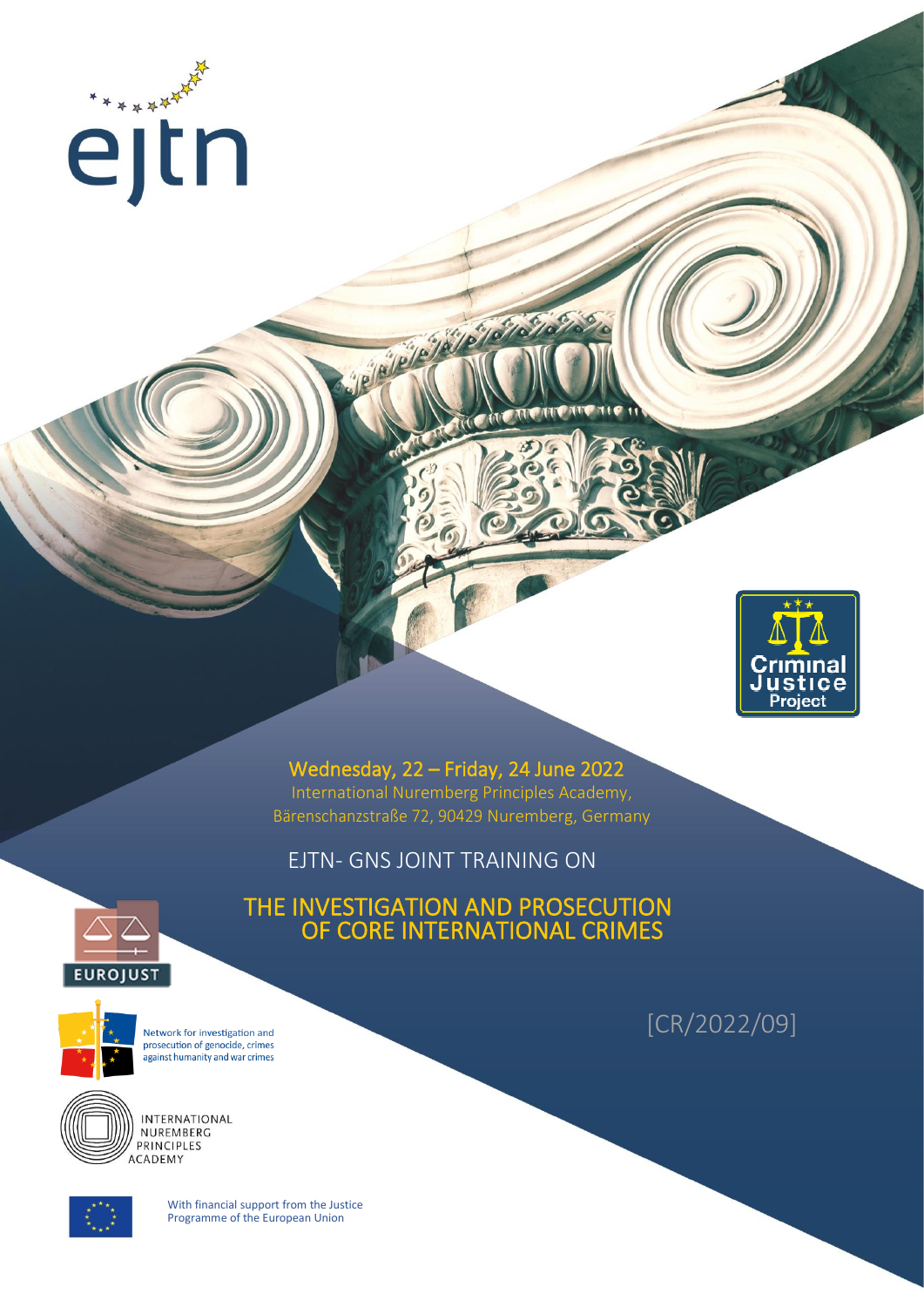The learning outcomes of this training include (a) an improved understanding of substantive international criminal law, as well as of the most relevant international and national jurisprudence therein, (b) an advanced understanding of criminal liability in this field, (c) knowledge of the practical issues involved in building a case on core international crimes and the ensuing evidentiary challenges, and (c) practical knowledge of the instruments of judicial cooperation within the EU and of the applicable international treaties.

This introductory training will combine lectures with workshops and plenary debriefings aimed at improving the participants' practical skills, pursuant to a 'learn-by-doing' methodology. The event will conclude with a moot court session held at Courtroom 600, where participants will take the role of the prosecution, defence or chamber in solving a practical case based on real-facts.

This training will provide participants with the opportunity to learn more about the legal systems and investigative approaches of their colleagues in different EU Member States, and will serve as a platform for the exchange of best practices on the management of complex cases. Participants will be assisted by national and international experts in this field.

**This training is hosted by the International Nuremberg Principles Academy.**

**Contact: Alina SECRIERU, Project Manager, EJTN** [alina.secrieru@ejtn.eu](mailto:alina.secrieru@ejtn.eu)

# **DRAFT PROGRAMME**

| TUESDAY, 21 June 2022                                                                                                    |                                                                                                                                                                     |  |
|--------------------------------------------------------------------------------------------------------------------------|---------------------------------------------------------------------------------------------------------------------------------------------------------------------|--|
|                                                                                                                          | Arrival of the participants<br>From the airport to the hotel, participants can take underground line 2 in the direction "Röthenbach" and get off at<br>"Opernhaus". |  |
| 20.00-21.00                                                                                                              | TBC Restaurant Tucher Mautkeller                                                                                                                                    |  |
| WEDNESDAY, 22 June 2022                                                                                                  |                                                                                                                                                                     |  |
| Venue: International Nuremberg Principles Academy, Bärenschanzstraße 72, 90429 Nuremberg, Germany, Room 619 ground floor |                                                                                                                                                                     |  |

**Moderator: Matevž PEZDIRC**, Head of the Genocide Network Secretariat, Eurojust

| 08:30-09:00 | Registration of the participants                                                                                                                                                                                                                                                                                                                                                                                                                                                                                   |                                                                                                                                                                                                                                                                                                                                     |
|-------------|--------------------------------------------------------------------------------------------------------------------------------------------------------------------------------------------------------------------------------------------------------------------------------------------------------------------------------------------------------------------------------------------------------------------------------------------------------------------------------------------------------------------|-------------------------------------------------------------------------------------------------------------------------------------------------------------------------------------------------------------------------------------------------------------------------------------------------------------------------------------|
| 09.00-09.15 | <b>Welcome and Introduction to the Programme</b>                                                                                                                                                                                                                                                                                                                                                                                                                                                                   | Matevž PEZDIRC Head of the Genocide Network<br>Secretariat, Eurojust, The Netherlands                                                                                                                                                                                                                                               |
| 09.15-09.30 | <b>Presentation of the EJTN</b>                                                                                                                                                                                                                                                                                                                                                                                                                                                                                    | Alina SECRIERU Project Manager, EJTN                                                                                                                                                                                                                                                                                                |
| 09.30-10.00 | Introductory remarks: Refugees in Europe: Implications for<br>the Fight against Impunity for Core International Crimes                                                                                                                                                                                                                                                                                                                                                                                             | Klaus RACKWITZ Director, International Nuremberg<br>Principles Academy, Germany                                                                                                                                                                                                                                                     |
| 10.00-11.00 | <b>Introduction to International Humanitarian Law (IHL)</b>                                                                                                                                                                                                                                                                                                                                                                                                                                                        | Ray MURPHY Irish Centre for Human Rights,<br>National University of Ireland School of Law, Galway                                                                                                                                                                                                                                   |
|             |                                                                                                                                                                                                                                                                                                                                                                                                                                                                                                                    | Preparatory work: ICRC Brief e-Learning Course                                                                                                                                                                                                                                                                                      |
| 11.00-11.30 | Coffee Break                                                                                                                                                                                                                                                                                                                                                                                                                                                                                                       |                                                                                                                                                                                                                                                                                                                                     |
| 11.30-12:45 | Substantive International Criminal Law:<br>War Crimes: A case law focused outline<br>Characterisation of international armed conflict and<br>$\bullet$<br>non-International armed conflict<br>Non-state actors<br>$\bullet$<br><b>Protection of civilians</b><br>$\bullet$<br>Notion of military objective, dual use objects,<br>٠<br>principle of proportionality<br><b>Prohibited weapons</b><br>$\bullet$<br>Offences in an international armed conflict<br>٠<br>Offences in a non-international armed conflict | Ray MURPHY Irish Centre for Human Rights,<br>National University of Ireland Scholl of Law, Galway<br>Preparatory work/ reading materials: Rome Statute<br>and Elements of Crimes.<br>Structure: References to the main international and<br>national case law. Input from participants on<br>domestic legislation and law practice. |
| 12.45-14.00 | Lunch                                                                                                                                                                                                                                                                                                                                                                                                                                                                                                              |                                                                                                                                                                                                                                                                                                                                     |
| 14.00-15.00 | <b>Substantive International Criminal Law:</b><br><b>Crimes against Humanity and the Crime of Genocide: A case</b><br>law focused outline                                                                                                                                                                                                                                                                                                                                                                          | <b>Beti HOHLER</b> Trial Lawyer, Office of the Prosecutor,<br><b>International Criminal Court</b>                                                                                                                                                                                                                                   |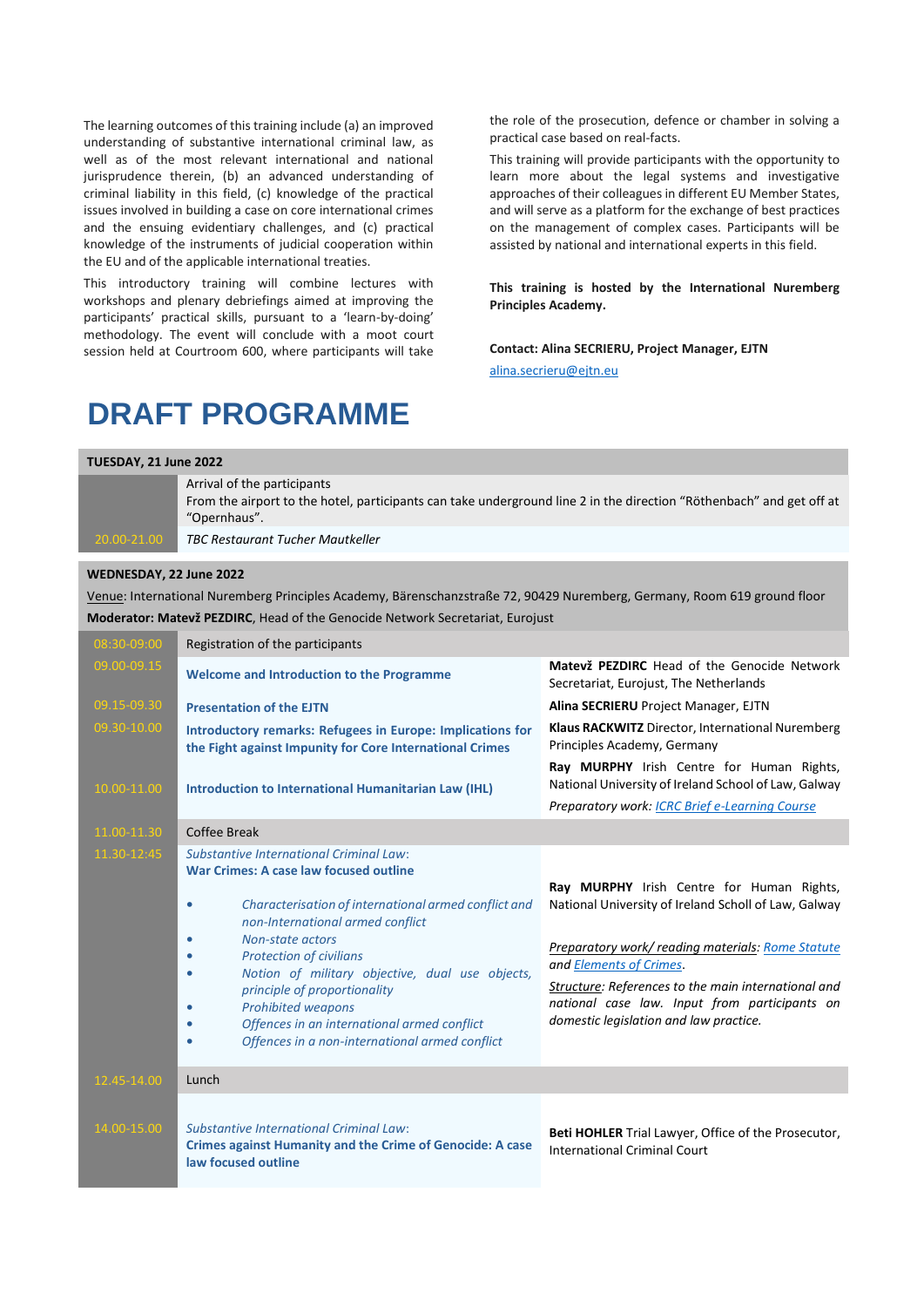|                          |                                                                                                                                                   | <b>Preparatory work/ reading materials: Rome Statute</b><br>and Elements of Crimes;<br>Structure: References to the main international and<br>national case law. Input from participants on<br>domestic legislation and law practice. |
|--------------------------|---------------------------------------------------------------------------------------------------------------------------------------------------|---------------------------------------------------------------------------------------------------------------------------------------------------------------------------------------------------------------------------------------|
| 15.00-16.00              | Use of Open Source Information and Other Evidentiary<br><b>Challenges in Core International Crime Cases in Domestic</b><br><b>Proceedings</b>     | <b>Henrik ATTORPS Prosecutor, Sweden</b><br>Structure: Presentation of recent national case law.<br>Input from participants on domestic legislation and<br>law practice                                                               |
| 16.00-1620               | Coffee Break                                                                                                                                      |                                                                                                                                                                                                                                       |
| 16.20-17.30              | Workshop: Introduction to the Case-Study (Identification of<br>crimes; circumstances and contextual elements)<br>3 breakout rooms                 | Group 1 Henrik ATTORPS<br>Group 2 Ray MURPHY<br>Group 3 Beti HOHLER                                                                                                                                                                   |
| $17.30 - 17.45$<br>17.45 | Conclusions of the Workshop and follow-up by the<br>participants / moderators in workshops<br><b>Plenary Session</b><br>Round up and End of Day 1 | Workshop moderators & participants/rapporteurs                                                                                                                                                                                        |
|                          | TBC Hausbrauerei Altstadthof, Bergstrasse 19-21                                                                                                   |                                                                                                                                                                                                                                       |
| 19.00                    | 2 groups – Beer Tour at 19.00 and 19.15, followed by dinner at the restaurant of the Brewery                                                      |                                                                                                                                                                                                                                       |

#### **THURSDAY, 23 June 2022**

Venue: International Nuremberg Principles Academy, Bärenschanzstraße 72, 90429 Nuremberg, Germany, Room 619 ground floor **Moderator: Matevž PEZDIRC**, Head of the Genocide Network Secretariat, Eurojust

| 08.45-09.00 | Registration of the participants                                                                                                                                                                                                                                                             |                                                                                                                                                                                                                                                                                                          |
|-------------|----------------------------------------------------------------------------------------------------------------------------------------------------------------------------------------------------------------------------------------------------------------------------------------------|----------------------------------------------------------------------------------------------------------------------------------------------------------------------------------------------------------------------------------------------------------------------------------------------------------|
| 09.00-09.45 | Specifics of Investigating and Prosecuting Conflict Related<br><b>Sexual Violence</b>                                                                                                                                                                                                        | Laurel BAIG Senior Appeals Counsel, OTP, UN<br><b>IRMCT</b>                                                                                                                                                                                                                                              |
| 09.45-11.00 | <b>Substantive International Criminal Law:</b><br>Modes of Liability and Circumstances Excluding Liability -<br>International and National Perspectives: An International<br><b>Law Case Law Focused Outline</b><br>General remarks concerning the applicability of<br>national legislations | Beti HOHLER Associate Trial Lawyer, Prosecution<br>Division, OTP   International Criminal Court, The<br>Hague, The Netherlands                                                                                                                                                                           |
|             | <b>Command Responsibility</b><br>$\bullet$<br>Justifications and excuses<br>٠<br>Obedience to superior orders<br><b>Duress</b><br>٠<br><b>Personal immunity</b><br>٠<br><b>Material immunity</b><br>٠<br>Immunity of special missions<br>۰<br>Other excuses (error in facts and law)         | Structure: Brief presentation of the principles on<br>circumstances excluding liability in international<br>criminal law, based on selected cases. Input from<br>participants on domestic legislation and practice, as<br>well as on its conformity or lack thereof with the<br>relevant ICL principles. |
| 11.00-11:30 | Coffee Break                                                                                                                                                                                                                                                                                 |                                                                                                                                                                                                                                                                                                          |
| 11.30-13.00 | <b>Workshop: Analysis of the Case-Study (Modes of Liability)</b><br>3 breakout rooms                                                                                                                                                                                                         | Group 1 Beti HOHLER<br>Group 2 Laurel BAIG<br>Group 3 Ray MURPHY                                                                                                                                                                                                                                         |
| 13.00-14.00 | Lunch                                                                                                                                                                                                                                                                                        |                                                                                                                                                                                                                                                                                                          |
| 14.00-14.45 | <b>Challenges in dealing with foreign cultures</b><br>Recognising and analysing intercultural challenges<br>$\bullet$<br>Better understanding of cultural differences<br>٠<br>Influencing factors in the criminal process<br>٠<br>Response and integration into the criminal process<br>٠    | Laurel BAIG Senior Appeals Counsel, OTP, UN<br><b>IRMCT</b>                                                                                                                                                                                                                                              |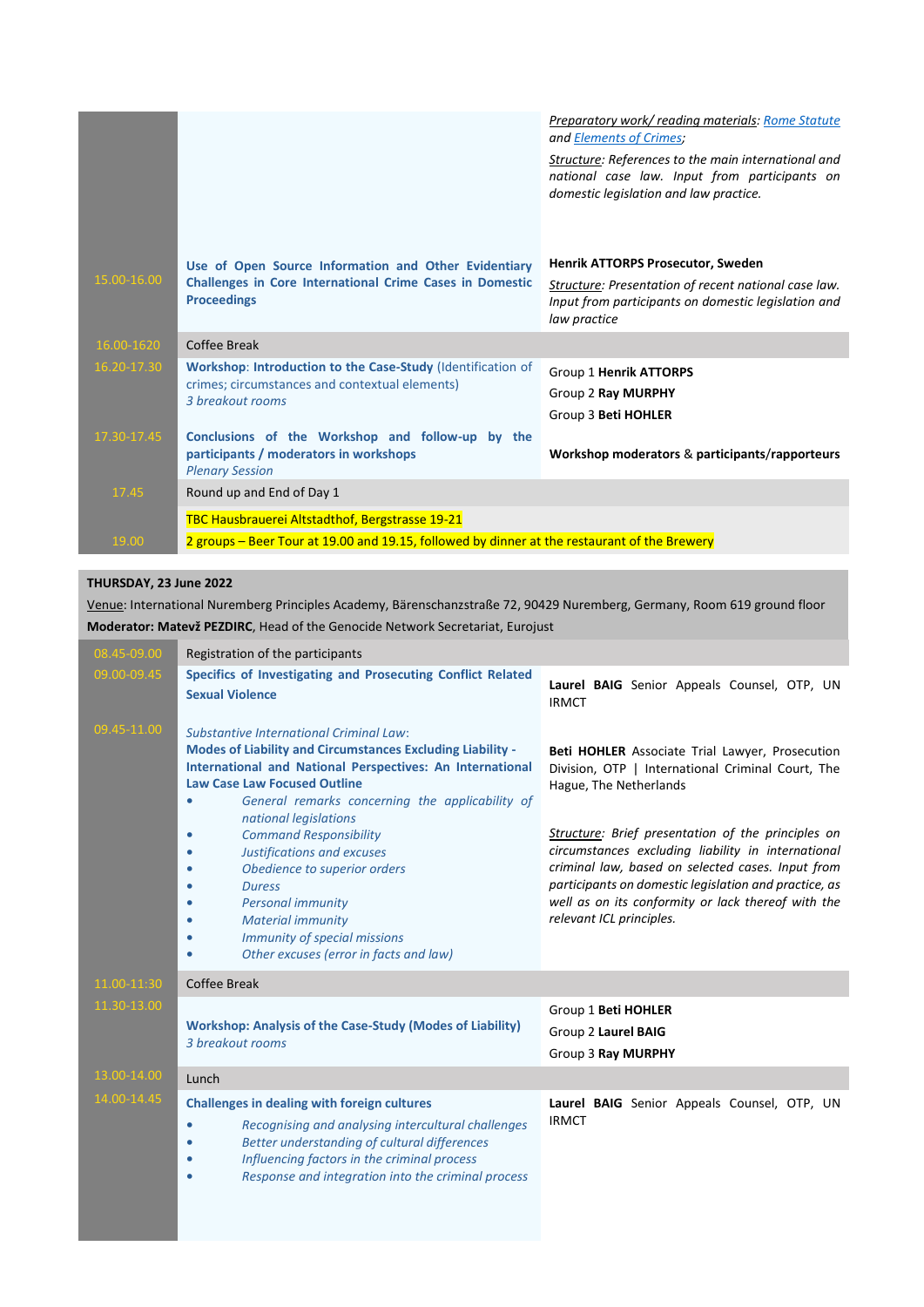| 14.45-15.45 | Cumulative prosecution of foreign terrorist fighters for war<br>crimes and terrorism related offences                                                                                                                                                                                                                                                                                                                                                                                                                                                                                                                                                                              | <b>Matevz PEZDIRC</b> Head of the Genocide Network<br>Secretariat, Eurojust<br>Structure: Brief presentation of the applied means<br>of proof and legal as well as practical Issues<br>concerning legal reasoning in ICL domestic<br>proceedings, based on real case examples. |
|-------------|------------------------------------------------------------------------------------------------------------------------------------------------------------------------------------------------------------------------------------------------------------------------------------------------------------------------------------------------------------------------------------------------------------------------------------------------------------------------------------------------------------------------------------------------------------------------------------------------------------------------------------------------------------------------------------|--------------------------------------------------------------------------------------------------------------------------------------------------------------------------------------------------------------------------------------------------------------------------------|
| 15.45-16.15 | Coffee Break                                                                                                                                                                                                                                                                                                                                                                                                                                                                                                                                                                                                                                                                       |                                                                                                                                                                                                                                                                                |
| 16.15-17.30 | <b>Practical Issues in International Crime Cases</b><br><b>Building a case</b><br>Geography, site visits, missions<br>Names and spelling, time and dates<br>$\bullet$<br>General challenges, preparation, relation to local<br>٠<br><i><u>authorities</u></i><br>Location of the hearing, setting the hearing room<br>$\bullet$<br>Use of psychologist, witness protection, use of<br>$\bullet$<br>interpreter<br>Instructions to the witness prior to the questioning<br>$\bullet$<br>Challenges during the questioning, language issues<br>$\bullet$<br>How to account for the hearing<br>$\bullet$<br>Using expert witnesses<br>The position of the defense during the hearings | Dr. Elinor FRY legal advisor and senior legal officer,<br>International Crimes Team, National Public<br>Prosecutors' Office, the Netherlands                                                                                                                                   |
| 17.30       | Round-up and End of Day 2                                                                                                                                                                                                                                                                                                                                                                                                                                                                                                                                                                                                                                                          |                                                                                                                                                                                                                                                                                |
| 20.00       | TBC Alto Restaurant (Adina Hotel), Dr.-Kurt-Schumacher-Straße 1                                                                                                                                                                                                                                                                                                                                                                                                                                                                                                                                                                                                                    |                                                                                                                                                                                                                                                                                |

### **FRIDAY, 24 June 2022**

Venue International Nuremberg Principles Academy, Bärenschanzstraße 72, 90429 Nuremberg, Germany, Room 600 **Moderator: Matevž PEZDIRC**, Head of the Genocide Network Secretariat, Eurojust

| 08.30       | Departure from the hotel by Underground! From Plärrer station it takes two stations by U1, direction U1, Fürth<br>Hardhöhe, get off at Bärenschanze.                                                                                                                                                                                                                                                                                                                                                                                                                                                                                                                                                                                                       |                                                                                                                                                                                                                                                                                                                                                                                                                                      |
|-------------|------------------------------------------------------------------------------------------------------------------------------------------------------------------------------------------------------------------------------------------------------------------------------------------------------------------------------------------------------------------------------------------------------------------------------------------------------------------------------------------------------------------------------------------------------------------------------------------------------------------------------------------------------------------------------------------------------------------------------------------------------------|--------------------------------------------------------------------------------------------------------------------------------------------------------------------------------------------------------------------------------------------------------------------------------------------------------------------------------------------------------------------------------------------------------------------------------------|
| 09.00-10.00 | International Cooperation: Mutual Legal Assistance and<br>Extradition within the EU, with non-EU MS and International<br><b>Courts - Theoretical and Practical Considerations</b><br>EU convention 2000 on mutual assistance in<br>$\bullet$<br>criminal matters between the EU Member States<br><b>European Arrest Warrant</b><br>$\bullet$<br><b>European Investigation Order</b><br>$\bullet$<br><b>Joint Investigation Teams</b><br>$\bullet$<br><b>Torture Convention</b><br>$\bullet$<br>Extradition<br>$\bullet$<br>Establishing ad hoc cooperation<br>$\bullet$<br>Eurojust<br>$\bullet$<br>Europol<br>$\bullet$<br><b>EUAA and 1F Exclusion Network</b><br>$\bullet$<br>Cooperation with NGOs and International Actors<br>$\bullet$<br>(UN, ICRC) | Dr. Elinor FRY legal advisor and senior legal officer,<br>International Crimes Team, National<br>Public<br>Prosecutors' Office, the Netherlands<br>Structure: Presentation of legal and practical issues<br>international<br>cooperation.<br>of<br>Input<br>from<br>participants on practical experience in this field.<br>EJTN's trainings on EU judicial cooperation in cross-<br>border criminal cases (MLA and EAW simulations). |
| 10.00-10.30 | The Role of the Genocide Network Secretariat (GNS) in<br><b>Supporting and Assisting Investigations and Prosecutions of</b><br><b>Core International Crimes</b>                                                                                                                                                                                                                                                                                                                                                                                                                                                                                                                                                                                            | Matevž PEZDIRC Head of the Genocide Network<br>Secretariat, Eurojust, The Netherlands                                                                                                                                                                                                                                                                                                                                                |
| 10.30-11.00 | Coffee Break                                                                                                                                                                                                                                                                                                                                                                                                                                                                                                                                                                                                                                                                                                                                               |                                                                                                                                                                                                                                                                                                                                                                                                                                      |
| 11.00-12.30 | <b>Moot Court:</b><br>Opening of the session by the Chamber<br>$\bullet$<br>Oral arguments by the Prosecution<br>$\bullet$<br>Oral arguments by the Defence<br>$\bullet$<br>Deliberation by the Chamber<br>$\bullet$                                                                                                                                                                                                                                                                                                                                                                                                                                                                                                                                       | Participants and moderators/speakers:<br>all                                                                                                                                                                                                                                                                                                                                                                                         |
| 12.30-12.45 | <b>Closing Words</b>                                                                                                                                                                                                                                                                                                                                                                                                                                                                                                                                                                                                                                                                                                                                       | Alina SECRIERU, Project Manager, (EJTN), Brussels<br>Matevž PEZDIRC Head of the Genocide Network<br>Secretariat, Eurojust, The Netherlands                                                                                                                                                                                                                                                                                           |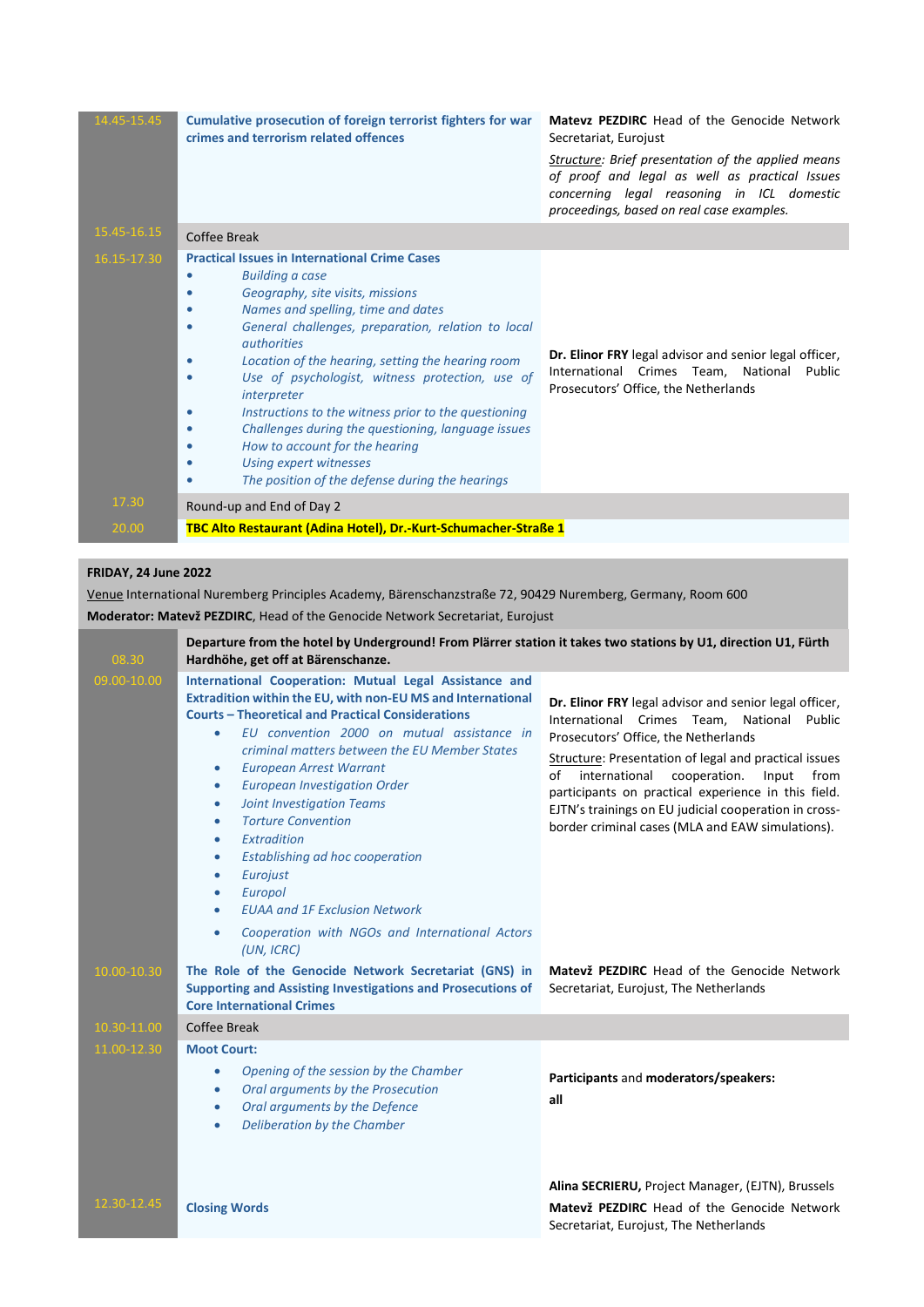#### 12.45 – 13.15 **LUNCH on the way. Departure of participants Getting to the airport from the Palace of Justice:** Take U1, direction Nürnberg Langwasser Süd, change at Plärrer to U2, direction Flughafen (airport). It takes approx. 25-30 min. 13.15 **Optional Visit of the Exhibition** *'*[Memorium Nuremberg](http://www.memorium-nuremberg.de/download/Memorium_Broschuere_en.pdf)  [Trials'](http://www.memorium-nuremberg.de/download/Memorium_Broschuere_en.pdf) *The exhibition informs visitors about the background, progression and repercussions of the Nuremberg Trials. Selected historical exhibits such as parts of the original dock, as well as historical audio tapes and films, convey a vivid impression of the trials.* **Optional programme** for participants with late flights or extending their stay in Nuremberg. NB: Costs incurred with late departure in order to attend this event will not be reimbursed by the EJTN. Address: Memorium Nuremberg Trials, Bärenschanzstraße 72, 90429 Nuremberg Fee: This visit is kindly offered to EJTN participants by the Nuremberg Academy. Registration required

## **LIST OF SPEAKERS AND ORGANIZERS**

**Klaus RACKWITZ,** Director, International Nuremberg Principles Academy, Germany

**Ray MURPHY,** Interim Director, Irish Centre for Human Rights, National University of Ireland School of Law, Galway

**Henrik ATTORPS,** Prosecutor, Sweden

**Beti HOHLER,** Trial Lawyer, Office of the Prosecutor, International Criminal Court

**Laurel BAIG,** Senior Appeals Counsel, OTP, UN IRMCT

**Dr. Elinor FRY,** legal advisor and senior legal officer, International Crimes Team, National Public Prosecutors' Office, the Netherlands

**Matevž PEZDIRC,** Head of the Genocide Network Secretariat, Eurojust, The Netherlands

**Alina SECRIERU,** European Judicial Training Network, Belgium

Chloe FAUCOURT, Legal Officer, Genocide Network Secretariat, Eurojust, The Netherlands